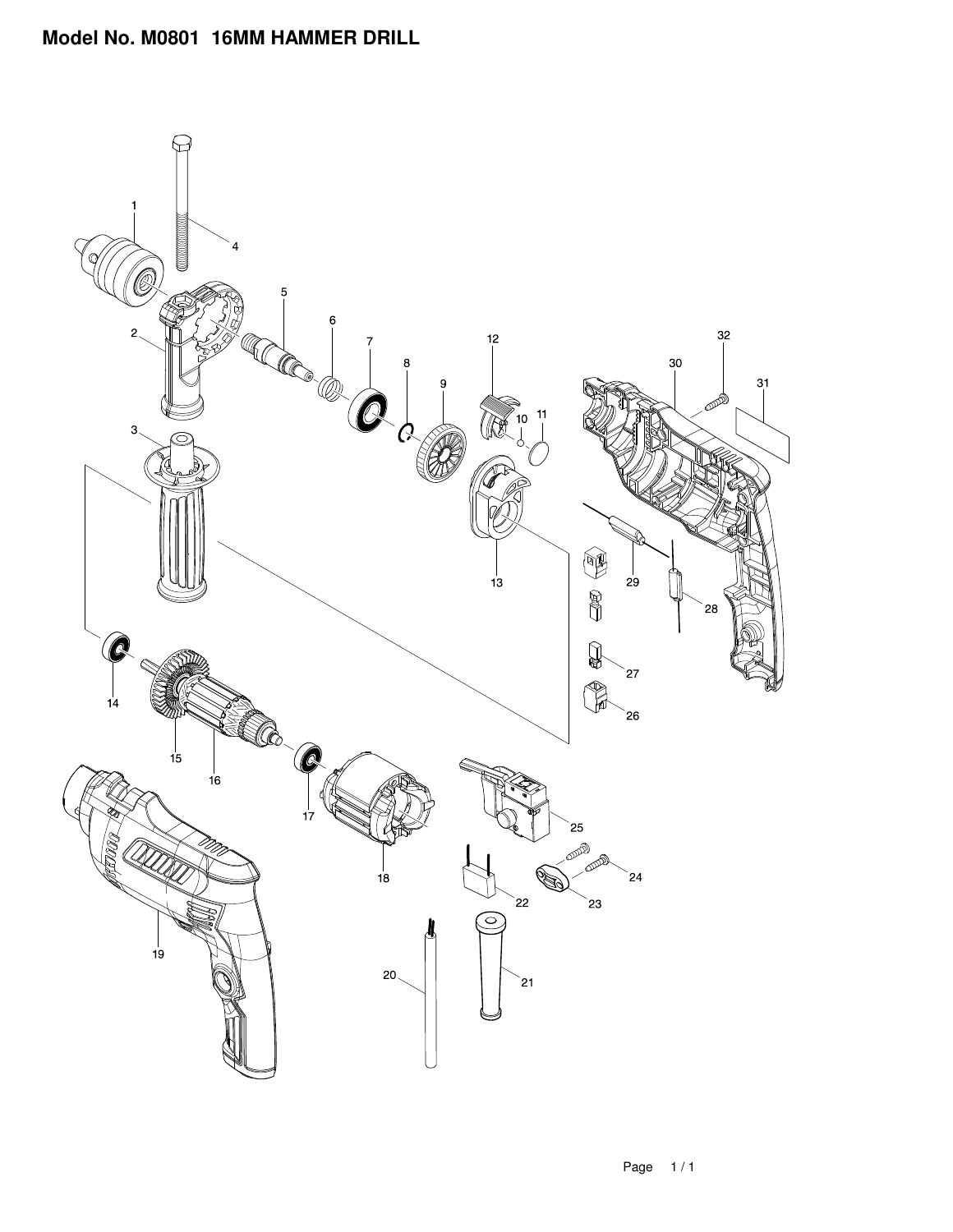## **Model No. M0801 16MM HAMMER DRILL**

| Item            | Parts No. | Description                  | I/C    | Qty            | N/O      | Opt. 1   | Opt. 2 | Note |
|-----------------|-----------|------------------------------|--------|----------------|----------|----------|--------|------|
| 001             | 766023-5  | DRILL CHUCK S13              |        | $\mathbf{1}$   |          | 82075000 |        |      |
| 002             | 454126-4  | <b>GRIP BASE</b>             |        | 1              |          | 84679900 |        |      |
| 003             | 142083-5  | GRIP 36 COMPLETE             |        | 1              |          | 40169390 |        |      |
| 004             | 265495-6  | HEX. BOLT M8X110             |        | 1              |          | 73181500 |        |      |
| 005             | 326278-0  | <b>SPINDLE</b>               |        | 1              |          | 84679900 |        |      |
| 006             | 234342-2  | <b>COMPRESSION SPRING 16</b> |        | 1              |          | 73209090 |        |      |
| 007             | 211484-9  | BALL BEARING 6002LLB         |        | 1              |          | 84821090 |        |      |
| 008             | 233925-5  | RING SPRING 13               |        | $\mathbf{1}$   |          | 73209090 |        |      |
| 009             | 227764-3  | <b>HELICAL GEAR 39</b>       |        | $\mathbf{1}$   |          | 84834000 |        |      |
| 010             | 216038-7  | STEEL BALL 5.0               |        | 1              |          | 73182990 |        |      |
| 011             | 346676-2  | PLATE 19                     |        | 1              |          | 82078000 |        |      |
| 012             | 454375-3  | CHANGE LEVER                 |        | 1              |          | 73182990 |        |      |
| 013             | 142074-6  | CAM HOLDER COMPLETE          |        | $\mathbf{1}$   |          | 82078000 |        |      |
| C10             | 141994-1  | <b>CAM COMPLETE</b>          |        | $\mathbf{1}$   |          | 84679900 |        |      |
| 014             | 210044-4  | <b>BALL BEARING 608DDW</b>   |        | 1              |          | 84821090 |        |      |
| 015             | 240127-6  | <b>FAN 52</b>                |        | $\mathbf{1}$   |          | 84145190 |        |      |
| 016             | 515894-5  | ARMATURE ASS'Y 240V          |        | $\mathbf{1}$   |          | 85030090 |        |      |
| D <sub>10</sub> |           | INC. 14,15,17                |        |                |          |          |        |      |
| 017             | 210045-2  | <b>BALL BEARING 627DDW</b>   |        | 1              |          | 84821090 |        |      |
| 018A            | 633834-2  | FIELD 240V                   |        | 1              | $\star$  | 85030090 |        |      |
| $018 - 1A$      | 633984-3  | FIELD 240V                   | $\, >$ | 1              |          |          |        |      |
| $018 - 1B$      | 633984-3  | FIELD 240V                   |        | 1              |          |          |        |      |
| 019             | 183B60-0  | <b>HOUSING SET</b>           |        | 1              | $\star$  | 84679900 |        |      |
| C10             | 263002-9  | <b>RUBBER PIN 4</b>          |        | $\overline{c}$ | $\star$  | 40169390 |        |      |
| D <sub>10</sub> |           | <b>INC. 30</b>               |        |                | $\star$  |          |        |      |
| $019-1$         | 183M99-9  | <b>HOUSING SET</b>           | $\,<$  | 1              |          | 84679900 |        |      |
| C10             | 263002-9  | <b>RUBBER PIN 4</b>          |        | 2              |          | 40169390 |        |      |
| D <sub>10</sub> |           | <b>INC. 30</b>               |        |                |          |          |        |      |
| 020             | 666257-9  | POWER SUPPLY CORD 0.75-2-2.0 |        | $\mathbf{1}$   |          | 85442090 |        |      |
| 021A            | 682569-2  | CORD GUARD 8-85              |        | $\mathbf{1}$   | $\star$  | 73182990 |        |      |
| 021-1A          | 682583-8  | CORD GUARD                   | O      | 1              |          |          |        |      |
| 021-1B          | 682583-8  | CORD GUARD                   |        | 1              |          |          |        |      |
| 023             | 687123-7  | <b>STRAIN RELIEF</b>         |        | $\mathbf{1}$   |          | 84679900 |        |      |
| 024             | 266841-6  | <b>TAPPING SCREW 4X18</b>    |        | 2              |          | 73181500 |        |      |
| 025             | 650240-6  | SWITCH FA2-4/1BEK            |        | 1              |          | 85366990 |        |      |
| 026             | 643566-3  | <b>BRUSH HOLDER 5X8</b>      |        | 2              |          | 82078000 |        |      |
| 027             | 191998-3  | <b>CARBON BRUSH CB-85</b>    |        | 1              |          | 85452000 |        |      |
| 030             | 183B60-0  | <b>HOUSING SET</b>           |        | 1              | $\star$  | 84679900 |        |      |
| C <sub>10</sub> | 263002-9  | RUBBER PIN 4                 |        | 2              | $^\star$ | 40169390 |        |      |
| D <sub>10</sub> |           | <b>INC. 19</b>               |        |                | $\star$  |          |        |      |
| 030-1           | 183M99-9  | <b>HOUSING SET</b>           | $\,<$  | 1              |          | 84679900 |        |      |
| C <sub>10</sub> | 263002-9  | RUBBER PIN 4                 |        | $\overline{c}$ |          | 40169390 |        |      |
| D <sub>10</sub> |           | <b>INC. 19</b>               |        |                |          |          |        |      |
| 031             | 851A94-2  | M0801 NAME PLATE             |        | 1              | $\star$  |          |        |      |
| $031 - 1$       | 851A94-2  | M0801 NAME PLATE             | O      | 1              |          |          |        |      |
| 032             | 266841-6  | TAPPING SCREW 4X18           |        | 7              |          | 73181500 |        |      |
| A01             | 763453-1  | CHUCK KEY S13                |        | 1              |          | 84679900 |        |      |
| A02             | 418163-2  | KEY HOLDER 10                |        | 1              |          | 82078000 |        |      |